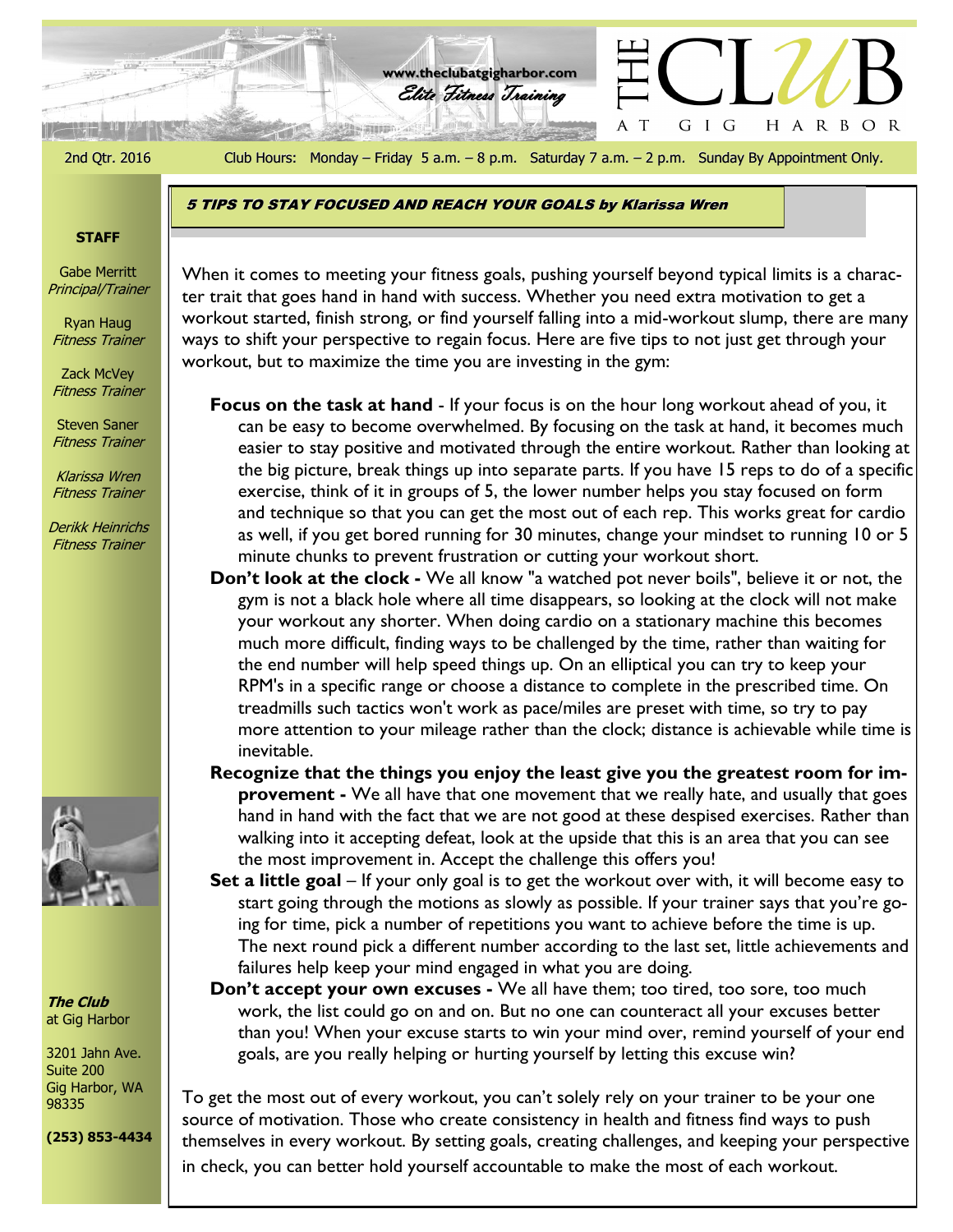7 WAYS THAT YOU CAN BEAT BELLY FAT by Derikk Heinrichs

With bathing suit season right around the corner, there is a lot of talk about belly fat and how to lose it. Nobody wants to be uncomfortable in a bathing suit, but having a muffin top can be harmful to more than just your ego. This excess abdominal fat can contribute to diabetes and even heart disease. Now that we know extra flab can be harmful to self-image and health, I'm sure you're wondering how to get rid of it, so let's take a look.

- **Exercise like you mean it!** It improves levels of brain chemicals that regulate metabolism of fat, as well as your mood. For example, if you enjoy biking or running, accelerate to a pace that makes it hard to talk for two minutes, then slow down for a minute, and repeat until you're done. Like resistance training? Try a series of moves like squats or push-ups for two minutes each with a 60-second break between them.
- **Avoid going on a low fat diet.** One common misconception about losing fat is that you will have to go on a low fat diet. Research has actually shown the opposite to be true. Dr. David Katz says, "To shed belly fat, it's good to eat fat—specifically monounsaturated fatty acids. MUFAs are satiating, so they help you eat fewer poor-quality foods. Have a serving of MUFAs—like a handful of nuts, a tablespoon of olive oil, or a quarter of an avocado—with every meal and snack."
- **Cut out unnecessary carbs.** This is not to say that your body doesn't need carbs. It does need the right carbs, but there may be things that you're consuming that can be cut out. A couple of examples are simple carbs like chips and sugar in sweetened drinks. Instead of focusing on cutting out junk, center your efforts on adding in healthy fare (think extra servings of vegetables at each meal). As Dr. Katz says, "Filling your tank with high-quality fuel thwarts hunger."
- **Eat more magnesium.** Magnesium is commonly known as the miracle mineral because it regulates more than 300 functions in the body. Studies have shown that people who consume adequate magnesium tend to have lower blood sugar and insulin levels. The best sources of magnesium are dark, leafy greens like spinach and kale.
- **Eliminate alcohol.** Alcohol has a ton of calories, and your body gets no nourishment from these calories. Alcohol also keeps your body from burning fat, lowers testosterone, and can cause damage to organs. If you feel the need to drink, red wine is a good option or vodka with club soda and lime.
- **Manage stress.** Stress increases the level of cortisol in your body. This will make your body hold on to more fat because it feels like times are hard and you may starve. Having a strategy to manage stress like yoga class or a bike ride is helpful to lower cortisol levels and enables your body to let go of excess fat.
- **Get more sleep.** Sleep helps to keep hormones balanced and keeps your body in ideal fat burning condition. Sleep is important for a number of reasons and burning excess flab is another benefit of getting your 8 hours.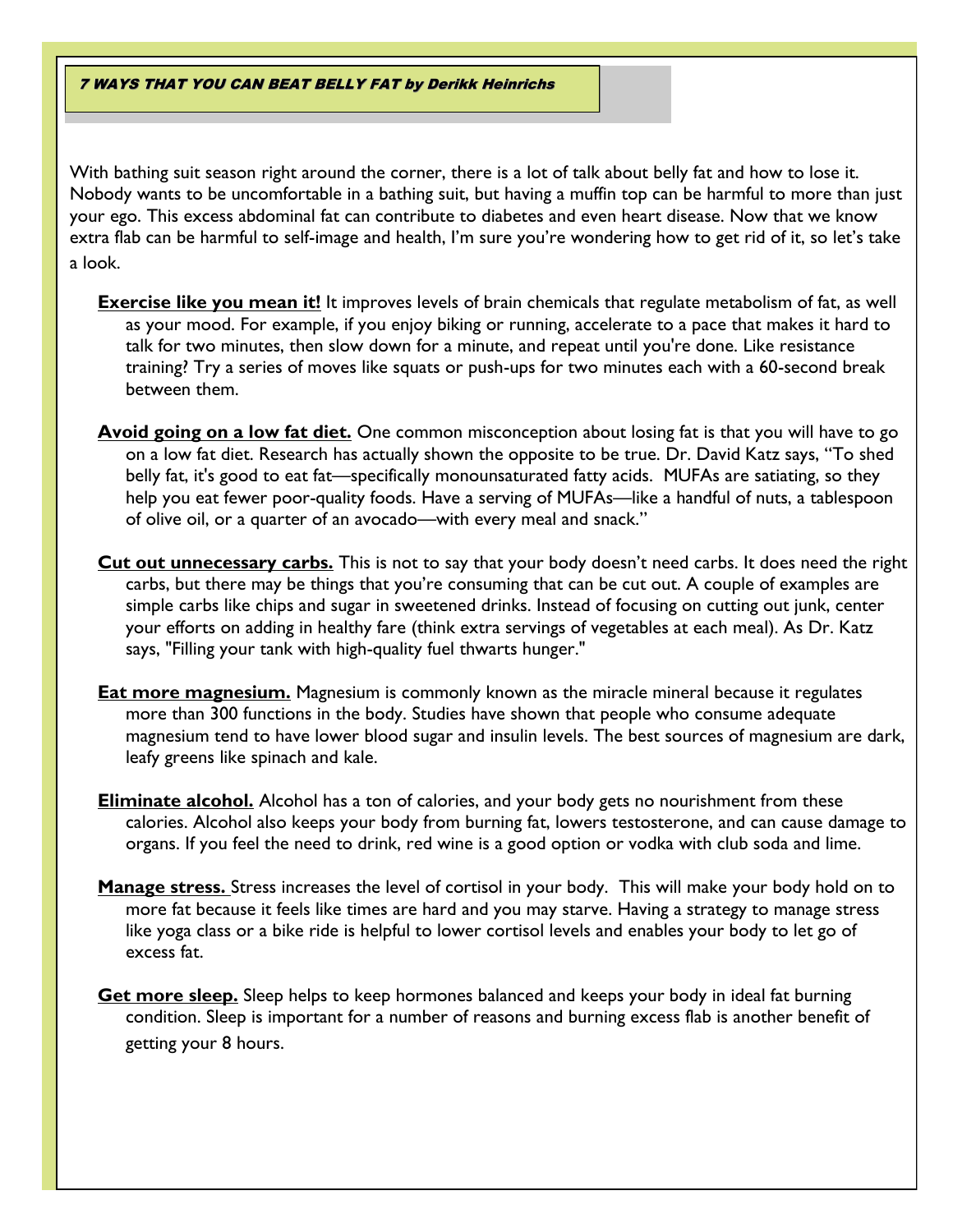### **JOINT HEALTH by Gabe Merritt**

I am a firm believer that there is not one specific kind of exercise that is right for everyone. People should find an activity or form of exercise that works for them, something that they can maintain on a regular basis. Some people enjoy lifting weights, or doing cardio, others like flexibility training, or doing different types of classes, and some simply don't like to exercise at all. No matter what sort of exercise you choose for your lifestyle, it is important that it is serving a purpose for you and the activity level you like to live. I want to take a closer look at the balance of your exercise when it comes to your joint health and how joint stabilization and flexibility are mutually important.

Let's first take a look at joint stabilization: Wikipedia defines joint stability as "the resistance offered by various [mus](https://en.wikipedia.org/wiki/Musculoskeletal_system)[culoskeletal](https://en.wikipedia.org/wiki/Musculoskeletal_system) tissues that surround a skeletal [joint.](https://en.wikipedia.org/wiki/Joint) Several subsystems ensure the stability of a joint. These are the passive, active and neural subsystems. It is believed that one or more of the subsystems must have failed if joint instability occurs, usually a torn or overstretched ligament. Instability of joints can cause unhealthy ranges of movement in your joints which can result in the joints fracturing."

Some ways that we work on joint stabilization is through resistance training and balance training. We work on putting resistance on a joint and strengthening the soft tissues (muscles, tendons, ligaments) surrounding that joint. Resistance training also helps to gain bone density which is going to aid in joint stabilization.

The other part of this equation is joint range of motion, or in other words, flexibility. Joint range of motion **"**is the range through which a joint can be moved, usually its range of flexion and extension, as determined by the type of joint, its articular surfaces, and that allowed by regional muscles, tendons, ligaments, joints and physiologic control of movement across the joint**."** 

We use dynamic stretching, static stretching, foam rolling, and other various exercises in a full range of motion to work on trying to expand your joint's range of motion. This is going to help make sure that your joints can move in all different directions and angles to ensure that you can use these joints in all activities that you wish to in your given lifestyle.

Think about a stereotypical body builder. Think about how strong he/she is with lots of muscle, but very limited flexibility. Now think about a super flexible, double jointed, yoga instructor that is hyper mobile. Both of these individually may not have the concept of joint health pin pointed. But if you can put these two body types together and find a happy medium, you are going to find a body with balance between strong and flexible. This happy medium is where I believe happy joints reside.

This is my personal theory on working out with balance for your joints, but I believe whole heartedly that every person and every body is different. If you have more questions about what is right for your joints and what is not, please do not hesitate to ask me or your trainer about what is going to be a better direction for your joints.

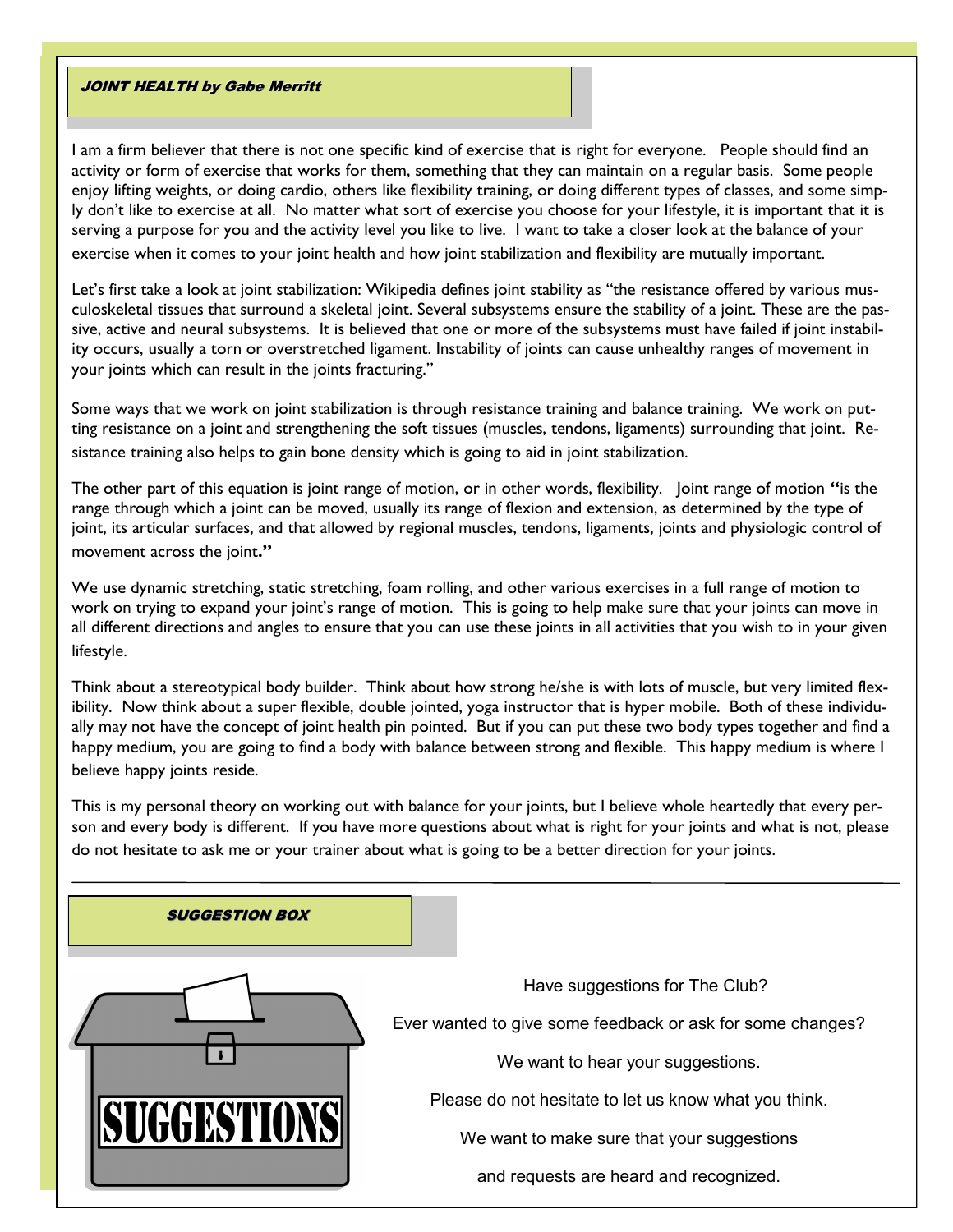## **ENERGY SUPPLEMENTS by Zack McVey**

Whether it is to drag yourself out of bed in the morning, shake off the afternoon blues, or just to get pumped up for your workout, most people are trying to get an energy boost in one way or another. There are a lot of vitamins, drinks, powders, and drops out there for your consideration, some of which are more potent than others. However, it is important to keep in mind what is healthy for your consumption and in what amount. Most legal forms of energy come from some form of Caffeine, Guarana, Ginseng, or B12 vitamin. Whether it's a simple cup of black coffee or several heaping scoops of performance powder, always take into account what you are putting into your body. Here is a rundown of the major players.

Caffeine: Probably the most common form of energy. It is naturally occurring and found in the leaves and fruits of certain plants. It is utilized in everything from coffee to cough syrup and fat burning tablets. As a stimulant, caffeine acts on the brain and nervous system. In small doses, it can make you feel refreshed and focused. In large doses, you are likely to feel anxious and have difficulty sleeping. Like many other drugs, it is possible to develop a tolerance to caffeine, which means ever-greater doses are needed to achieve the same effect.

Guarana: Used in many energy drinks such as Rockstar and also in weight loss supplements. It is used as a stimulant and to increase mental alertness, fight fatigue, and boost stamina and physical endurance. It is a naturally found shrub with small fruit berries that comes from the Amazon rain forest. Guarana has been used as a natural energizer, cognitive stimulant, flavoring for beverages, and as a component in natural weight loss products.

Ginseng: An herb used for its energy boosting and medicinal properties. There are three main species of ginseng: Oriental, Siberian and American. All forms of ginseng are said to aid in reducing stress, improving vitality and boosting the immune system. The naturally derived stimulant has been employed in alternative medicine for thousands of years. Although not all side effects are known, ginseng is thought to be likely safe for most people, although some people may have allergic reactions.

B12 Vitamins: It can be found in foods such as meat, fish, and dairy products. It can also be made in a laboratory. Used as an energy source for metabolic function, Vitamin B-12 is essential to energy production in the body, but there is no documented proof that it alone provides a quick-fix energy boost, like a shot of caffeine. Vitamin B-12 can, in some cases, reduce feelings of tiredness and weakness.

The bottom line is, most of us like a little pick me up every now and then. There are several "tried and true" ways to find that boost, and most often it will not pose as a health problem. Just keep in mind that moderation is always a good rule to live by. If you begin to experience restlessness or sleep problems, it's probably a good time to cut back.



# **Join us for BOOTCAMP**

**SATURDAY MORNING 8 a.m. to 9 a.m.**

Why boot camp? Well, at *The Club*, we are always looking at different ways to help you achieve your health and fitness goals. Our workouts will work your entire body, increasing endurance, burning calories, and improving your overall health.

**Boot Camp at** *The Club* **is FREE for everyone, not just members, so bring a friend along for the fun!**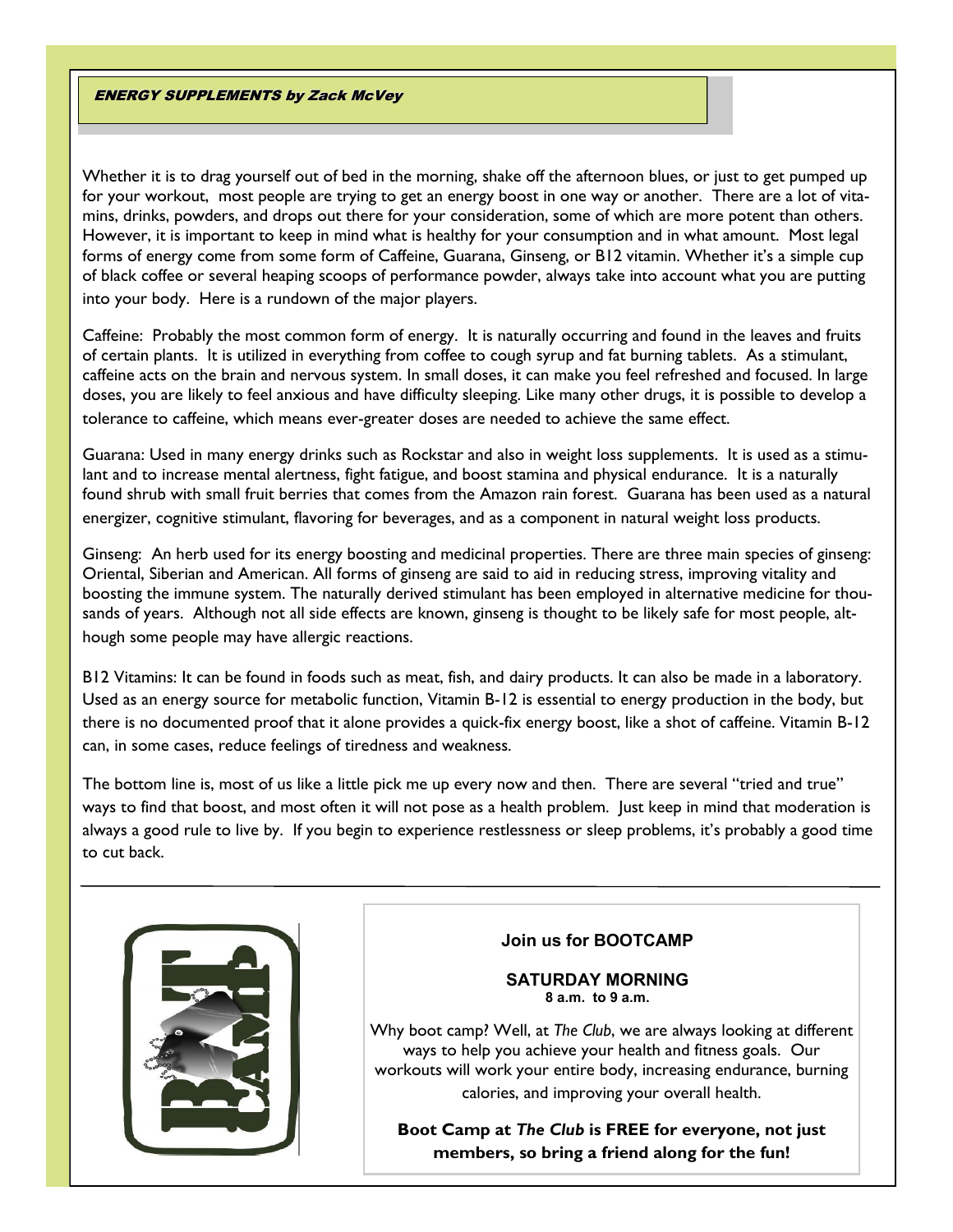#### SUGAR ALCOHOLS by Steven Saner

For those of you who look at food nutrition labels and ingredient lists (all of you if you listen to your trainer), you have probably noticed "sugar alcohol" listed from time to time. Although they are seen in numerous sugarfree and low-sugar foods, many of us don't really know what they are. Despite the name, sugar alcohols will not get you drunk and rot your teeth at the same time. Sugar alcohols are actually carbohydrates whose chemical structure partially resembles sugar and partially resembles alcohol. Since they contain no ethanol, like alcoholic beverages, you won't catch a buzz. The technical name for sugar alcohols is "polyols", and they are found in and produced from many natural foods, such as fruits and vegetables. The most commonly used sugar alcohols are sorbitol, xylitol, maltitol, lactitol, erythritol, isomalt and hydrogenated starch hydrolysates.

So how are sugar alcohols different from regular sugar and artificial sweeteners? First of all, they contain fewer calories than sugar, but are not zero-calorie like most artificial sweeteners. Most sugar alcohols contain 1.5-3 calories per gram, where regular sugar contains 4 calories per gram. They do not cause tooth decay like regular sugar, which is why they are commonly used in sugar-free gum and toothpaste. Some people may prefer sugar alcohols to artificial sweeteners since they are actually derived from natural foods, where most artificial sweeteners are chemically manufactured molecules. Another distinct characteristic of sugar alcohols is that they are converted to glucose slower than regular sugar, so they require very little insulin to be metabolized, and they will not cause a spike in blood sugar. This makes them a good option for many diabetic people.

Although there are many positive benefits to choosing sugar alcohols as a fix for your sweet tooth, there are a few things on the negative side, as with regular sugar and artificial sweeteners. The most common negative side effect associated with consuming sugar alcohols is bloating and abdominal discomfort. The reason for this is that sugar alcohols are not completely absorbed after being consumed and what remains is left to be fermented by bacteria in the large intestine. Some studies have also shown that excessive consumption may have a laxative effect (yikes), which is also common with excessive consumption of fructose (the sugar found in natural fruits). Because of these negative side effects, the Academy of Nutrition & Dietetics advise that no more than 30g of a given sugar alcohol should be consumed in one day.

The bottom line is that sugar alcohols are safe to consume and may be beneficial for some people. Although this is true, they are best when consumed in moderation, just like regular sugar and artificial sweeteners. When new ingredients, like sugar alcohols, increase in popularity, it is important to stay informed on what you and your family are actually consuming, and when you have questions feel free to ask the trainers because we know everything!



# **Join us for BOOTCAMP**

### **SATURDAY MORNING 8 a.m. to 9 a.m.**

Why boot camp? Well, at *The Club*, we are always looking at different ways to help you achieve your health and fitness goals. Our workouts will work your entire body, increasing endurance, burning calories, and improving your overall health.

**Boot Camp at** *The Club* **is FREE for everyone, not just members, so bring a friend along for the fun!**